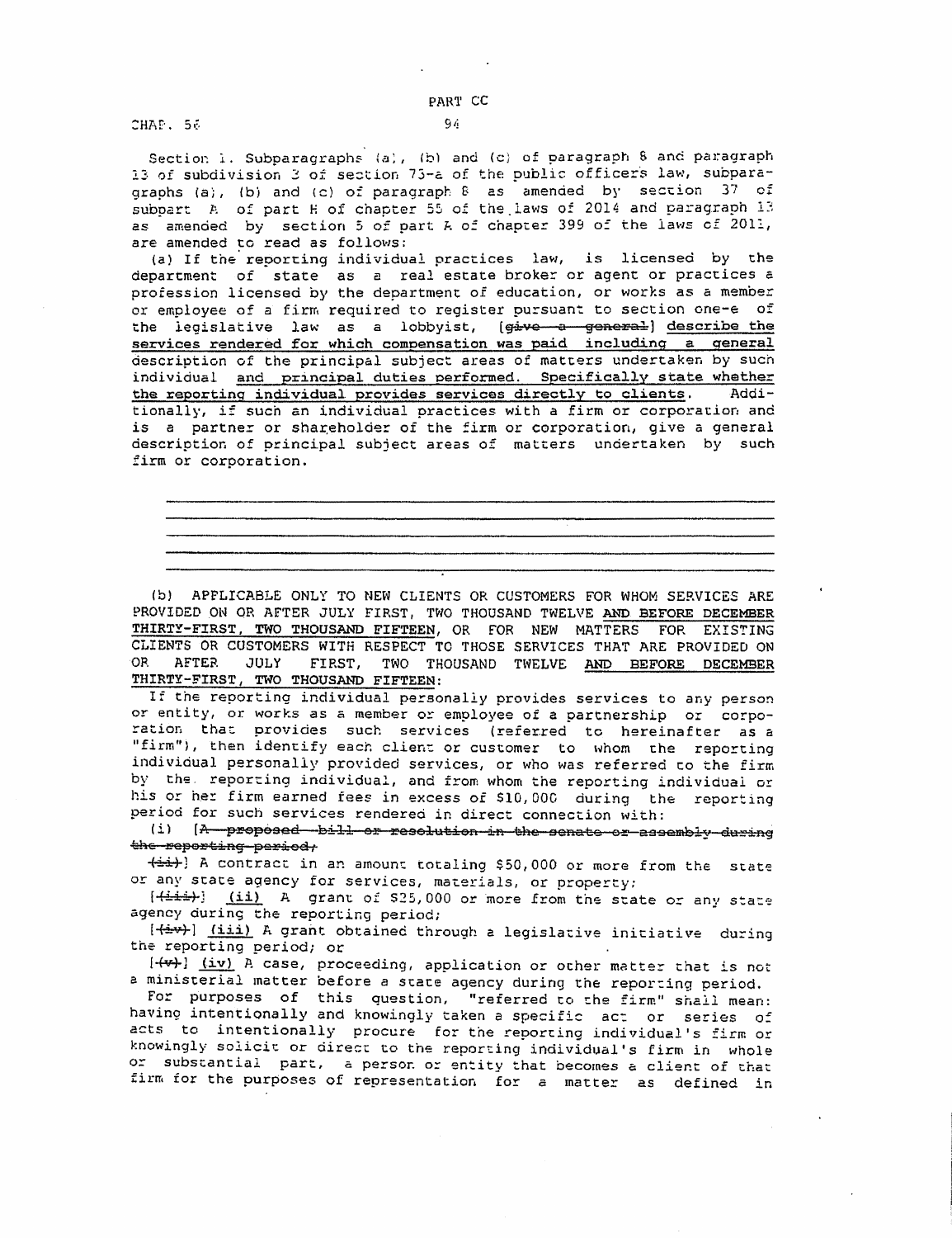subparagraphs (i) through  $\overline{+}\overline{(+)}\overline{(-)}$  of this paragraph, as the result of such procurement, solicitation or direction of the reporting individual. A reporting individual need not disclose activities performed while lawfully acting pursuant to paragraphs  $(c)$ ,  $(d)$ ,  $(e)$  and  $(f)$  of subdivision seven of section seventy-three of this article.

The disclosure requirement in this question shall not require disclosure of clients or customers receiving medical or dental services, mental health services, residential real estate brokering services, or insurance brokering services from the reporting individual or his or her firm. The reporting individual need not identify any client to whom he or she or his or her firm provided legal representation with respect to investigation or prosecution by law enforcement authorities, bankruptcy, or domestic relations matters. With respect tc clients represented *in*  other matters, where disclosure of a client's identity is likely tc cause harm, the reporting individual shall request an exemption from the joint commission pursuant to paragraph (i) of subdivision nine of section ninety-four of the executive law[--Only], provided, however, that a reporting individual who first enters public office after July first, two thousand twelve, need not report clients or customers with respect to matters for which the reporting individual or his or her firm was retained prior to entering public office. Client Client Nature of Services Provided

(c) APPLICABLE ONLY TO NEW CLIENTS OR CUSTOMERS FOR WHOM SERVICES ARE PROVIDED ON OR AFTER [JANUARY FIRST] DECEMBER THIRTY-FIRST, TWO THOUSAND FIFTEEN, OR FOR NEW MATTERS FOR EXISTING SLIENTS OR CUSTOMERS WITH RESPECT TO THOSE SERVICES THAT ARE PROVIDED ON OR AFTER [JANUARY-FIRST] DECEMBER THIRTY-FIRST, TWO THOUSAND FIFTEEN:

If the reporting individual receives income of [Eifty] ten thousand dollars or greater from any employment or activity reportable under question B{a}, identify each registered lobbyist who has directly referred to such individual a client whc was successfully referred to the reporting individual's business and from whom the reporting individual or firm received a fee for services in excess of [ten] five thousand dollars. Report only [these] those referrals that were made to a reporting individual by direct communication from a person known to such reporting individual to be a registered lobbyist at the time the referral is made. With respect to each such referral, the reporting individual shall identify the client, the registered lobbyist who has made the referral, the category of value of the compensation received and a general description of the type of matter so referred. A reporting individual need not disclose activities performed while lawfully acting pursuant to paragraphs (c), (d), (e) and (f) of subdivision seven of section seventy-three of this article. The disclosure requirements in this question shall not require (disclesure of clients or customers receiving medical or dental services, mental health services, residen tiel real estate brokering services, or insurance brokering services from the reporting individual or his or her firm. The reporting individual need not identify any elient to whom he or ohe or his or her firm provided legal representation with respect to investigation or proseeution-by law enforcement authorities, bankruptcy, or domestic relations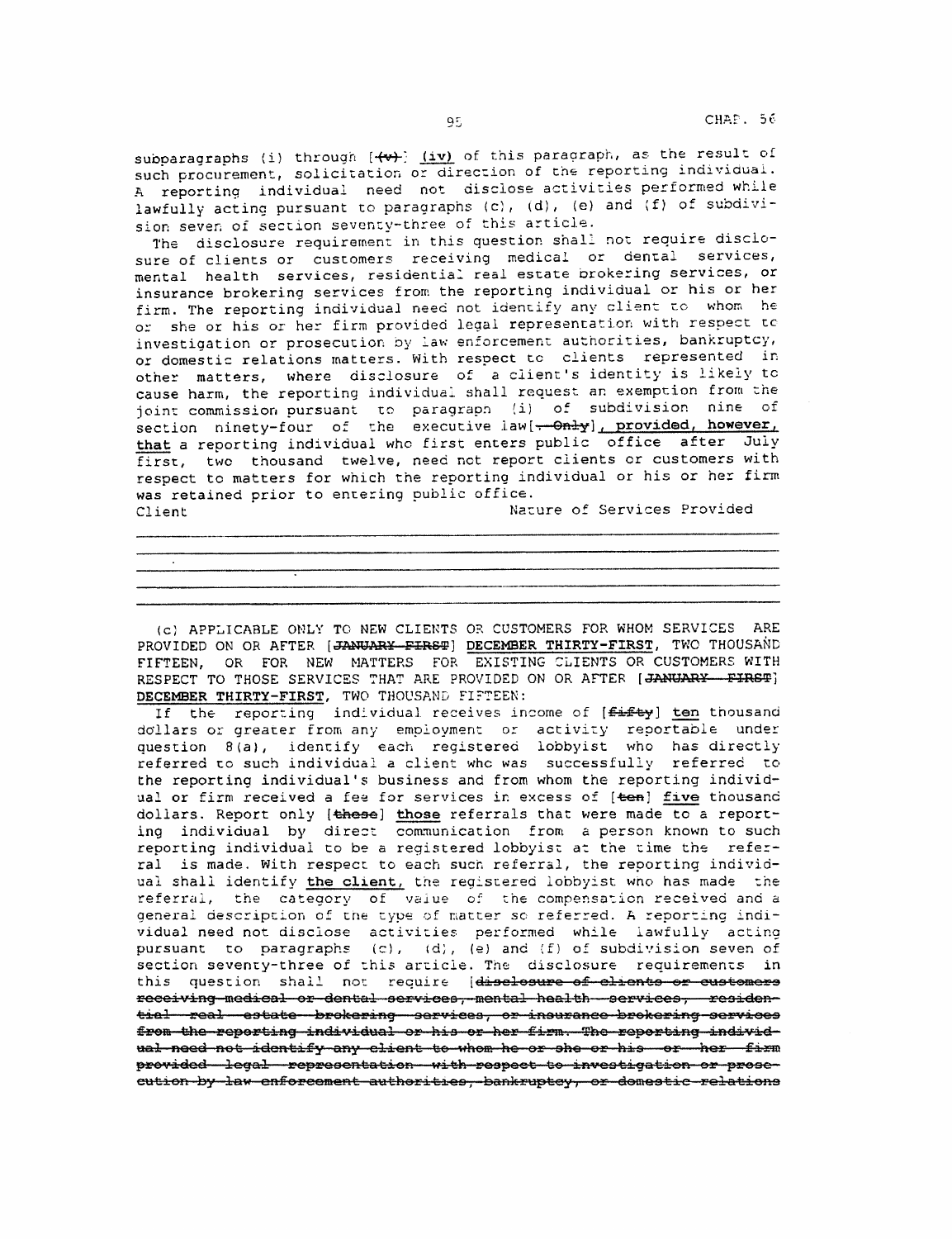matters. With respect to clients represented in other matters, the reporting andividual ohall request an exemption from the joint commiesion, which shall be granted for good cause shown. For the purposes of this question, good cause may be shown by circumstances including, but net limited te, where disclesure of a client's identity would reveal trade seerets or have a negative impact on the elient's business interests, would cause embarrasement for the elient, could reasonably result in Fetaliation against the client, or would tend to reveal non public matters regarding a criminal investigation. Only a] disclosing clients or customers receiving medical, pharmaceutical or dental services, mental health services, or residential real estate brokering services from the reporting individual or his or her firm or if federal law prohibits or limits disclosure. The reporting individual need not identify any client to whom he or she or his or her firm provided leqal representation with respect to investigation or prosecution by law enforcement authorities, bankruptcy, family court, estate planning, or domestic relations matters, nor shall the reporting individual identify individuals represented pursuant to an insurance policy but the reporting individual shall in such circumstances only report the entity that provides compensation to the reporting individual; with respect to matters in which the client's name is required by law to be kept confidential (such as matters governed by the family court act) or in matters in which the reporting individual represents or provides services to minors, the client's name may be replaced with initials. To the extent that the reporting individual, or his or her firm, provided legal representation with respect to an initial public offering, and federal law or regulations restricts the disclosure of information relating to such work, the reporting individual shall (i) disclose the identity of the client and the services provided relating to the initial public offering to the office of court administration, who will maintain such information confidentially in a locked box; and (ii) include in his or her response a statement that pursuant to this paragraph, a disclosure to the office of court administration has been made. Upon such time that the disclosure of information maintained in the locked box is no longer restricted by federal law or requlation, the reporting individual shall disclose such information in an amended disclosure statement in response to the disclosure requirements of this paraqraph. The office of court administration shall develop and maintain a secure portal through which information submitted to it pursuant to this paragraph can be safely and confidentially stored. With respect to clients represented in other matters not otherwise exempt, the' reporting individual may request an exemption to publicly disclosing the name of that client from the ioint commission pursuant to paraaraph (i) of subdivision nine of section ninety-four of the executive law. or from the office of court administration. In such application, the reporting individual shall state the following: "My client is not currently receivinq mv services or seeking my services in connection with:

{i) A proposed bill or resolution in the senate or assembly during the reporting period;

(ii) A contract in an-amount eotaling \$10,000 or more from the state or anv state agency for services, materials, *or* propertyi

(iii) A grant of \$10,000 or more from the state or any state agency during the reporting period;

(iv) A arant obtained through a legislative initiative during the reporting period; or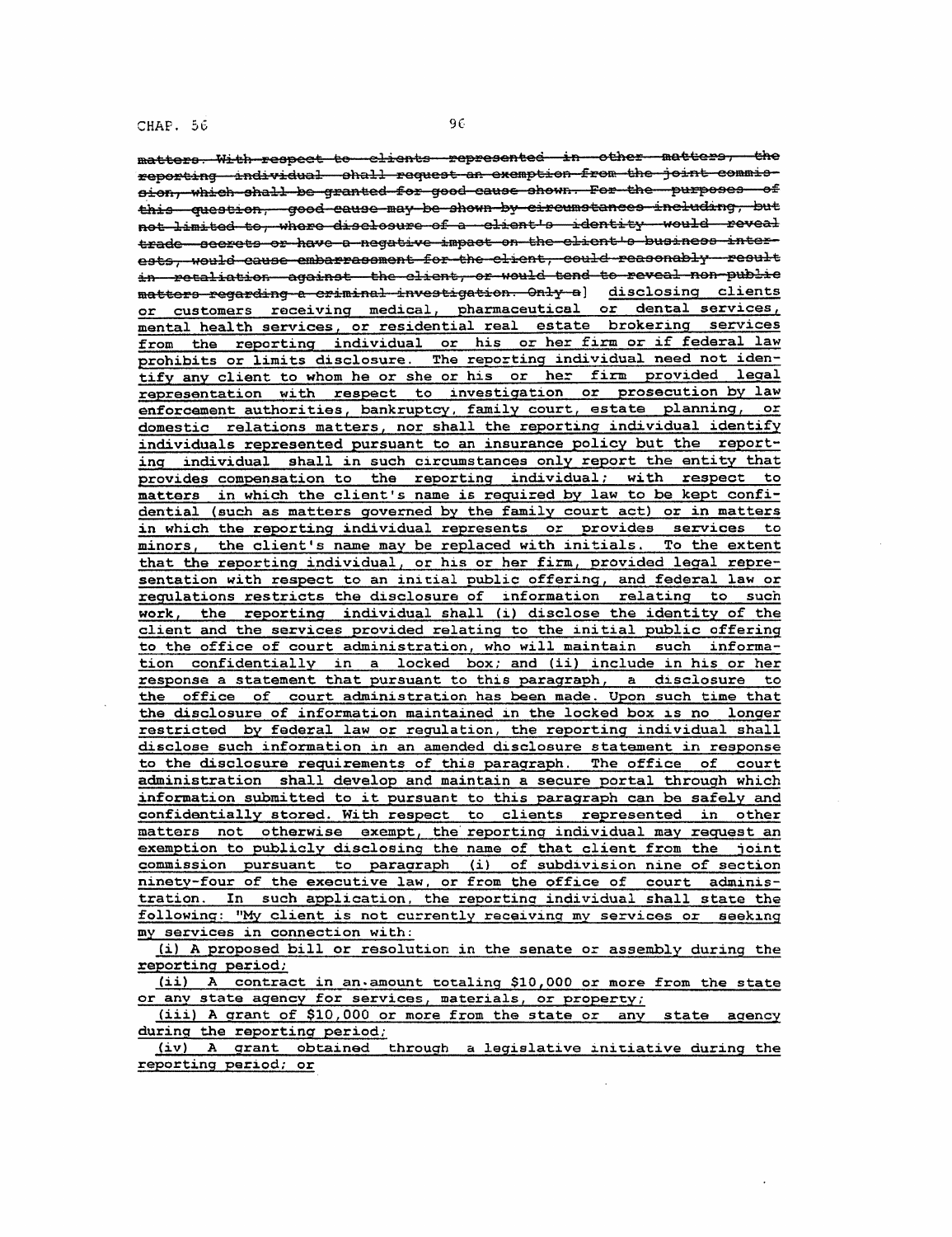(v) A case, proceeding, application or other matter that is not a ministerial matter before a state agency during the reporting Deriod."

In reviewing the request for an exemption, the joint commission or the office of court administration may consult with bar or other professional associations and the legislative ethics commission for individuals subject to its jurisdiction and may consider the rules of professional conduct. In making its determination, the joint commission or the office of court administration shall conduct its own inquiry and shall consider factors including, but not limited to: (i) the nature and the size of the client; (ii) whether the client has any business before the state; and if so, how significant the business is; and whether the client has any particularized interest in pending legislation and if so how significant the interest is; (iii) whether disclosure may reveal trade secrets; (iv) whether disclosure could reasonably result in retaliation against the client; (v) whether disclosure may cause undue harm to the client; (vi) whether disclosure may result in undue harm to the attorney-client relationship; and (vii) whether disclosure may result in an unnecessary invasion of privacy to the client.

The joint commission or, as the case may be, the office of court administration shall promptly make a final determination in response to such request, which shall include an explanation for its determination. The office of court administration shall issue its final determination within three days of receiving the request. Notwithstanding any other provision of law or any professional disciplinary rule to the contrary, the disclosure of the identity of any client or customer in response to this question shall not constitute professional misconduct or a ground for disciplinary action of any kind, or form the basis for any civil or criminal cause of action or proceeding. A reporcing individual who firsc enters public office after [January-first] December thirty-first, two thousand fifteen, need not report clients or customers with respect to matters for which the reporting individual or his or her firm was retained prior to entering public office.<br>Client Mame of Lobbyist Client Name of Lobbyist Category of Amount (in

Table 1)

13. List below the nature and amount of any income in EXCESS of \$1,000 from EACH SOURCE for the reporting individual and such individual's spouse for the taxable year last occurring prior to the date of<br>filing. Each such source must be described with particularity Each such source must be described with particularity. Nature of income includes, but is not limited to, all income (other than that received from the employment listed under Item 2 above) from compensated employment whether public or private, directorships and other fiduciary positions, contractual arrangements, teaching income, partnerships, honorariums, lecture fees, consultant fees, bank and bond interest, dividends, income derived from a trust, real estate rents, and recognized gains from the sale or exchange of real or other property. Income from a business or profession and real estate rents shall be reported with the source identified by the building address in the case of real estate rents and otherwise by the name of the entity and not by the name of the individual customers, clients or tenants, with the aggregate net income before taxes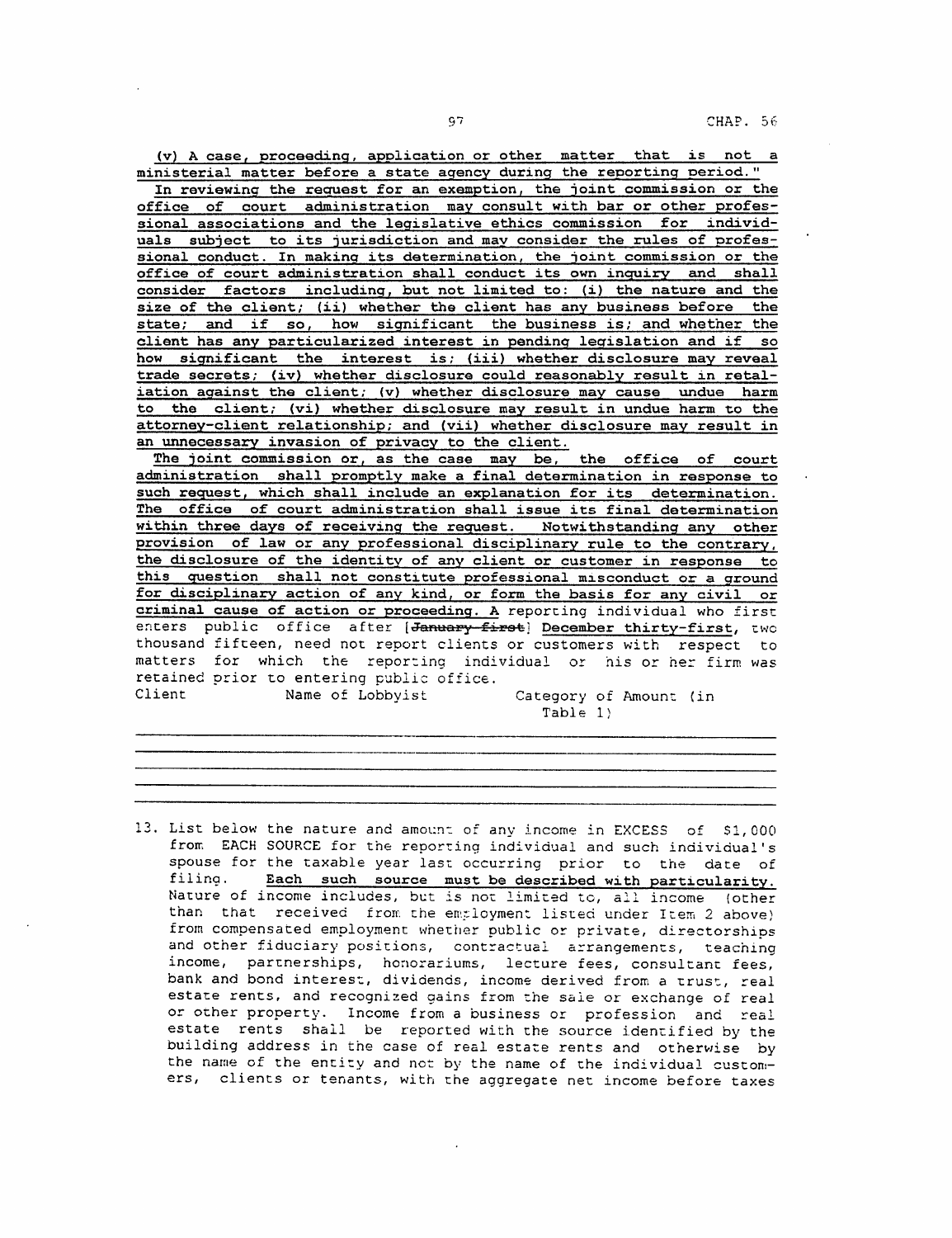CHAP. 56

for each building address or entity. The receipt of maintenance received in connection with a matrimonial action, alimony and child support payments shall not oe listed.

| Self/   |        |        | Category     |  |  |  |  |  |
|---------|--------|--------|--------------|--|--|--|--|--|
| Spouse  | Source | Nature | of Amount    |  |  |  |  |  |
|         |        |        | (In Table I) |  |  |  |  |  |
|         |        |        |              |  |  |  |  |  |
|         |        |        |              |  |  |  |  |  |
|         |        |        |              |  |  |  |  |  |
|         |        |        |              |  |  |  |  |  |
| $\cdot$ |        |        |              |  |  |  |  |  |
|         |        |        |              |  |  |  |  |  |
|         |        |        |              |  |  |  |  |  |

§ 2. Paragraph 8 of subdivision 3 of section 73-a of the public officers law is amended by adding two new subparagraphs  $(b-1)$  and  $(b-2)$  to read as follows:

(b-1) APPLICABLE ONLY TO NEW CLIENTS OR CUSTOMERS FOR WHOM SERVICES ARE PROVIDED ON OR AFTER DECEMBER THIRTY-FIRST, TWO THOUSAND FIFTEEN, OR FOR NEW MATTERS FOR EXISTING CLIENTS OR CUSTOMERS WITH RESPECT TO THOSE SERVICES THAT ARE PROVIDED ON OR AFTER DECEMBER THIRTY-FIRST, TWO THOU-SAND FIFTEEN (FOR PURPOSES OF THIS QUESTION, "SERVICES" SHALL MEAN CONSULTATION, REPRESENTATION, ADVICE OR OTHER SERVICES):

If the reporting individual receives income from employment reportable in question B(a) and personally provides services to any person or entity, or works as a member or employee of a partnership or corporation that provides such services (referred to hereinafter as a "firm"), the reoorting individual shall identify each client or customer to whom the reporting individual personally orovided services, or who was referred to the firm by the reporting individua1, and from whom the reporting individual or his or her firm earned fees in excess of \$10,000 during the reporting period in direct connection with:

(i) A contract in an amount totaling \$10,000 or more from the state or any state aqency for services, materials, or property;

(ii) A grant of \$10,000 or more from the state or any state agency durinq the reporting period;

(iii) A qrant obtained through a legislative initiative during the reporting period; or

(iv) A case, proceeding, apolication or other matter that is not a ministerial matter before a state agency during the reporting period.

For such services rendered by the reporting individual directly to each such client, describe each matter that was the subject of such representation, the services actually orovided and the payment received. For payments received from clients referred to the firm by the reporting individual, if the reporting individual directly received a referral fee or fees for such referral, identifv the client and the payment so received.

For purposes of this question, "referred to the firm" shall mean: having intentionally and knowingly taken·a specific act or series of acts to intentionally procure for the reporting individual's firm or havinq knowingly solicited or directed to the reporting individual's firm in whole or substantial part, a person or entity that becomes a client of that firm for the purooses of representation for a matter as defined in clauses (i) through (iv) of this subparagraph, as the result of such procurement, solicitation or direction of the reporting individual. A reporting individual need not disclose activities performed while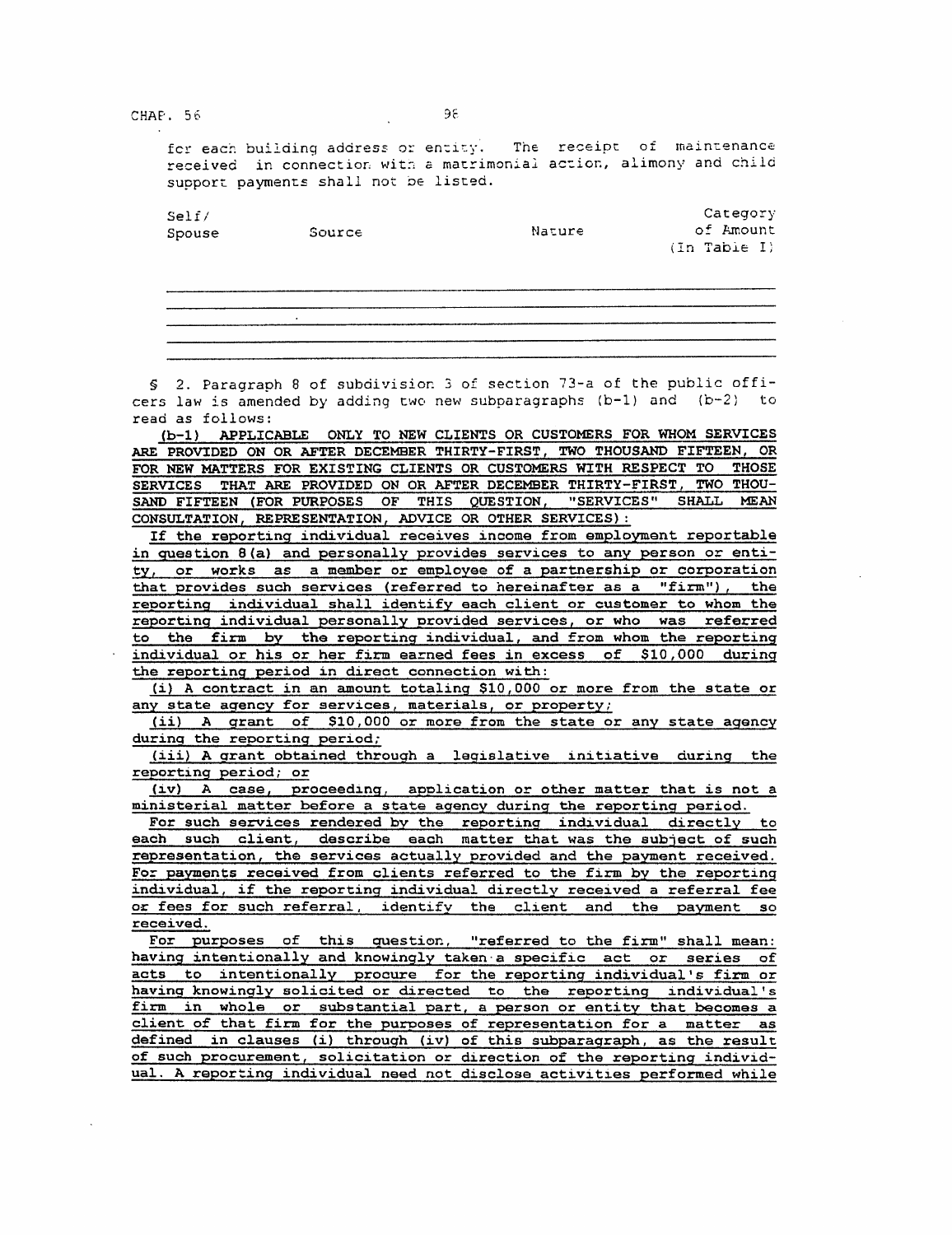CHAP. 56

lawfully acting in his or her capacity as provided in paragraphs  $(c)$ , (d), (e) and (f) of subdivision seven of section seventy-three of this article.

| -------<br>Client | Matter |  | Nature of Services Provided | Category     |  |  |
|-------------------|--------|--|-----------------------------|--------------|--|--|
|                   |        |  |                             | of Amount    |  |  |
|                   |        |  |                             | (in Table I) |  |  |

(b-2) APPLICABLE ONLY TO NEW CLIENTS OR CUSTOMERS FOR WHOM SERVICES ARE PROVIDED ON OR AFTER DECEMBER THIRTY-FIRST, TWO THOUSAND FIFTEEN, OR FOR NEW MATTERS FOR EXISTING CLIENTS OR CUSTOMERS WITH RESPECT TO THOSE SERVICES THAT ARE PROVIDED ON OR AFTER DECEMBER THIRTY-FIRST, TWO THOU-SAND FIFTEEN (FOR PURPOSES OF THIS QUESTION, "SERVICES" SHALL MEAN CONSULTATION, REPRESENTATION, ADVICE OR OTHER SERVICES):

(i) With respect to reporting individuals who receive ten thousand dollars or more from employment or activity reportable under question 8(a), for each client or customer NOT otherwise disclosed or exempted in question 8 or 13, disclose the name of each client or customer known to the reportinq individual to whom the reportina individual orovided services: (A) who paid the reporting individual in excess of five thousand dollars for such services; or CB) who had been billed with the knowledge of the reporting individual in excess of five thousand dollars by the firm or other entity named in question 8(a) for the reporting individual's services.  $\sim$  4.

Client Services

Actually Provided

Category of Amount (in Table I)

FOLLOWING IS AN ILLUSTRATIVE, NON-EXCLUSIVE LIST OF EXAMPLES OF

DESCRIPTIONS OF ''SERVICES ACTUALLY PROVIDED":

\* REVIEWED DOCUMENTS AND CORRESPONDENCE;

\* REPRESENTED CLIENT (IDENTIFY CLIENT BY NAME) IN LEGAL PROCEEDING;

- \* PROVIDED LEGAL ADVICE ON CLIENT MATTER (IDENTIFY CLIENT BY NAME);
- \* CONSULTED WITH CLIENT OR CONSULTED WITH LAW PARTNERS/ASSOCIATES/MEMBERS OF FIRM ON CLIENT MATTER (IDENTIFY CLIENT BY NAME) :
- \* PREPARED CERTIFIED FINANCIAL STATEMENT FOR CLIENT (IDENTIFY CLIENT BY NAME);
- \* REFERRED INDIVIDUAL OR ENTITY (IDENTIFY CLIENT BY NAME) FOR REPRESENTATION OR CONSULTATION;

\* COMMERCIAL BROKERING SERVICES (IDENTIFY CUSTOMER BY NAME);

\* PREPARED CERTIFIED ARCHITECTURAL OR ENGINEERING

RENDERINGS FOR CLIENT (IDENTIFY CUSTOMER BY NAME);

\* COURT APPOINTED GUARDIAN OR EVALUATOR (IDENTIFY COURT NOT CLIENT).  $(i)$  With respect to reporting individuals who disclosed

|  |  |  | let) with roapect to reporting individuals who discressed in augstick   |  |  |  |  |  |  |
|--|--|--|-------------------------------------------------------------------------|--|--|--|--|--|--|
|  |  |  | 8(a) that the reporting individual did not provide services to a client |  |  |  |  |  |  |
|  |  |  | but provided services to a firm or business, identify the category of   |  |  |  |  |  |  |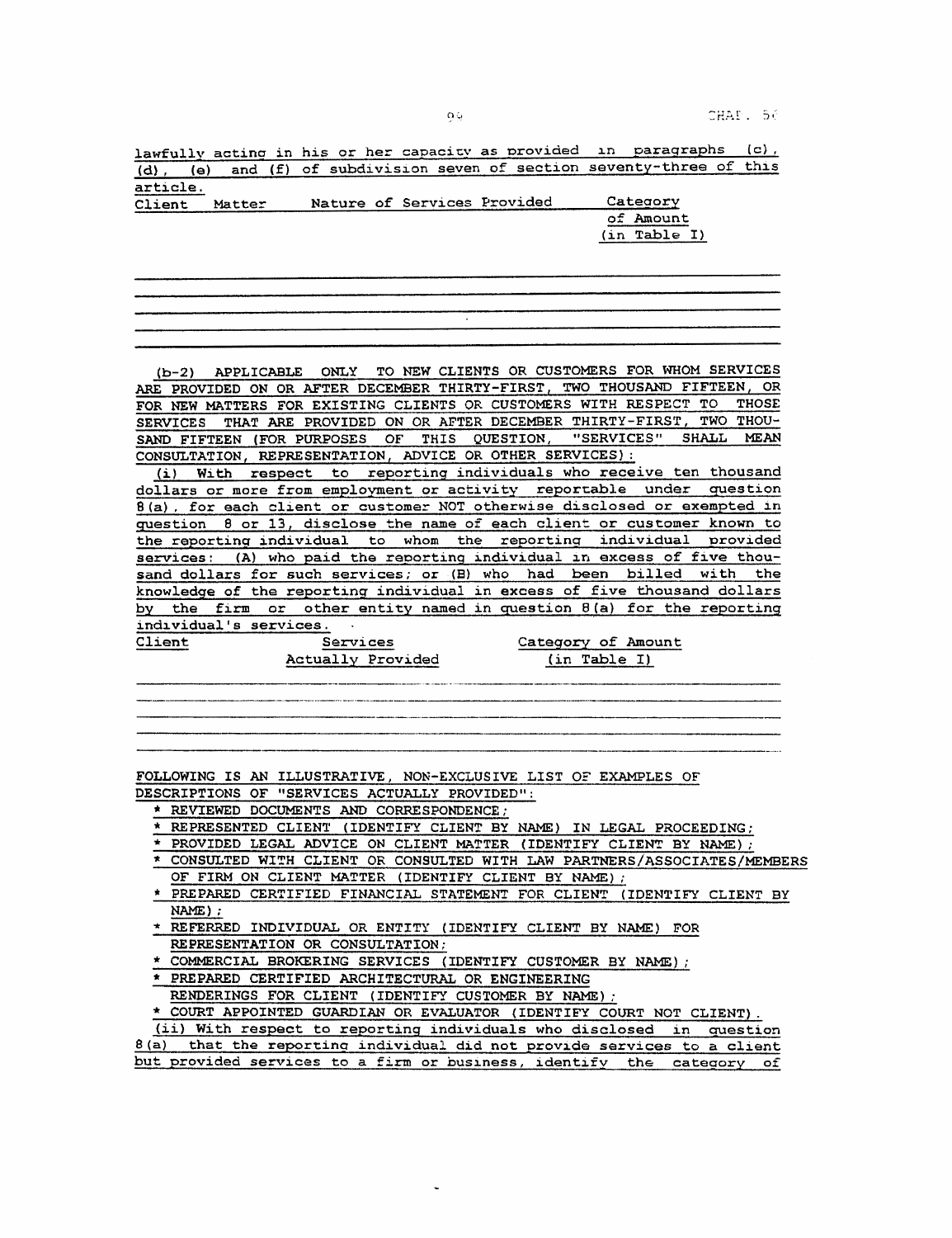CHAP. 56 100

amount received for providing such services and describe the services rendered.

A reporting individual need not disclose activities Performed while lawfully acting in his or her capacity as provided in paragraphs (c), (d), (e) and (f) of subdivision seven of section seventy-three of this article. The disclosure requirement in questions (b-1) and (b-2) shall not require disclosing clients or customers receiving medical, pharmaceutical or dental services, mental health services, or residential real estate brokering services from the reporting individual or his or her firm or if federal law prohibits or limits disclosure. The reporting individual need not identify anv client to whom he or she or his or her firm provided legal representation with respect to investigation or prosecution by law enforcement authorities, bankruptcy, family court, estate planning, or domestic relations matters, nor shall the reporting individual identify individuals represented pursuant to an insurance policy but the reporting individual shall in such circumstances only report the entity that provides compensation to the reporting individual: with respect to matters in which the client's name is required by law to be kept confidential (such as matters governed by the family court act) or in matters in which the reporting individual represents or provides services to minors, the client's name may be replaced with initials. To the extent that the reporting individual, or his or her firm, provided legal representation with respect to an initial public offering, and professional disciolinary rules, federal law or regulations restrict the disclosure of information relatinq to such work, the reporting individual shall (i) disclose the identity of the client and the services provided relating to the initial public offering to the office of court administration, who will maintain such information confidentially in a locked box; and (ii) include in his or her response to questions (b-1) and (b-2) that oursuant to this paragraph. *a* disclosure to the office of court administration has been made. Upon such time that the disclosure of information maintained in the locked box is no longer restricted by professional disciplinary rules, federal law or requlation, the reporting individual shall disclose such information in an amended disclosure statement in response to the disclosure requirements in questions (b-1) and (b-2). The office of court administration shall develop and maintain a secure portal through which information submitted to it pursuant to this paragraph can be safely and confidentially stored. With respect to clients represented in other matters not otherwise exempt, the reporting individual may request an exemption to publicly disclosing the name of that client from the joint commission pursuant to paragraph (i) of subdivision nine of section ninety-four of the executive law, or from the office of court administration. In such application, the reporting individual shall state the followina: "My client is not currently receiving my services or seekino my services in connection with:

(i) A proposed bill or resolution in the senate or assembly during the reporting period;

(ii) A contract in an amount totaling \$10,000 or more from the state or any state agency for services, materials, or property;

(iii) A grant of \$10,000 or more from the state or any state agency durinq the reporting period;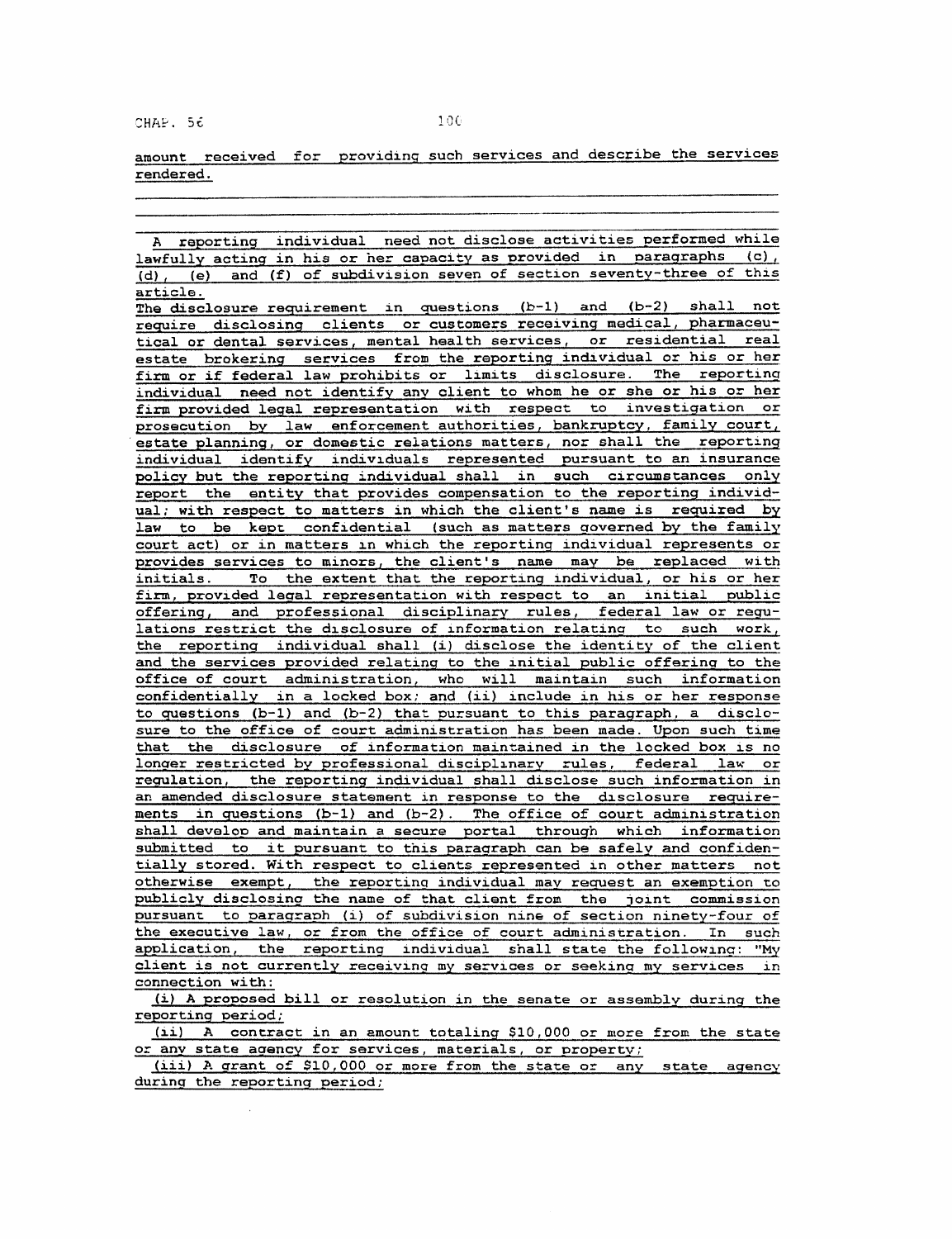l(i]

(iv) A grant obtained through a legislative initiative during the reporting period; or

(v) A case, proceeding, application or other matter that is not a ministerial matter before a state agency during the reporting period."

In reviewing the request for an exemption, the joint commission or the office of court administration may consult with bar or other professional associations and the legislative ethics commission for individuals subject to its jurisdiction and may consider the rules of professional conduct. In making its determination, the joint commission or the office of court administration shall conduct its own inquiry and shall consider factors including, but not limited to: (i) the nature and the size of the client; {ii) whether the client has any business before the state; and if so, how significant the business is; and whether the client has any particularized interest in pendinq legislation and if so how significant the interest is; (iii) whether disclosure may reveal trade secrets; (iv) whether disclosure could reasonably result in retaliation against the client; (v) whether disclosure may cause undue harm to the client; (vi) whether disclosure may result in undue harm to the attorney-client relationship; and (vii) whether disclosure may result in an unnecessary invasion of privacy to the client.

The joint commission or, as the case may be, the office of court administration shall promptly make a final determination in response to such request, which shall include an explanation for its determination. The office of court administration shall issue its final determination within three days of receiving the request. Notwithstanding any other provision of law or any professional disciplinary rule to the contrary, the disclosure of the identity of any client or customer in response to this question shall not constitute professional misconduct or a ground for disciplinary action of anv kind, or form the basis for anv civil or criminal cause of action or proceeding. A reporting individual who first enters public office after January first, two thousand sixteen, need not report clients or customers with respect to matters for which the reporting individual or his or her firm was retained prior to entering public office.

Services<br>Actually Provided

Client

Category of Amount (in Table I)

.<br>In the second communication of the communication in the communication of the communication of the second second second second second second second second second second second second second second second second second sec § 3. Section 73-a of the public officers law is amended by adding a

new subdivision 7 to read as follows:

7. With respect to an apolication to either the joint commission or the office of court administration for an exemption to disclosing the name of a client or customer in response to questions  $8$  (b-1),  $8$  (b-2) and B (c), all information which is the subject of or a part of such application shall remain confidential. The name of the client need not be disclosed by the reporting individual unless and until the joint commission or the office of court administration formally advises the reporting individual that he or she must disclose such names and the reporting individual agrees to represent the client. Any commissioner or person employed by the joint commission or any person employed by the office of court administration who, intentionally and without authorization from a court of competent jurisdiction releases confidential information related to a request for an exemption received bv the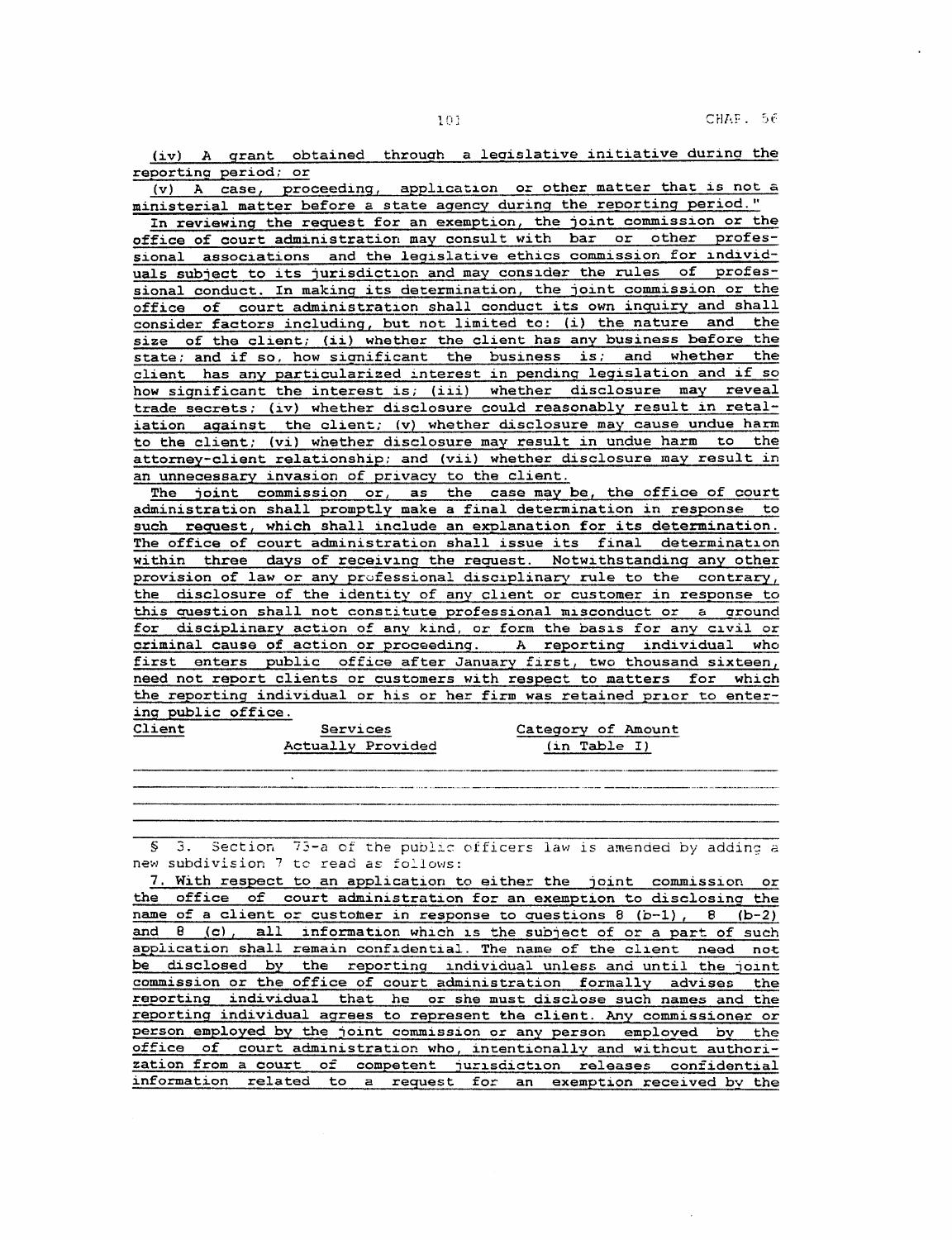CHAP. 5t

commission or the office of court administration shall be quilty of a class A misdemeanor.

§ 4. Section 73 of the public officers law is amended by adding a new subdivision 7-a to read as follows:

7-a. No member of the legislature, legislative employee, statewide elected official, or state officer or employee shall receive, directly or indirectly, or enter inco anv agreement express or implied, for any compensation, in whatever form, for the rendering of consulting, representational, advisory or other services by himself or herself or another in connection with any proposed or pending bill or resolution in the senate or assembly.

§ 5. Subdivision 18 of section 73 of the public officers law, as amended by chapter 14 of the laws of 2007, is amended co read as follows:

18. In addition to any penalty contained in any other provision of law, any person who knowingly and intentionally violates the provisions of subdivisions two through five, seven, seven-a, eight, twelve or fourteen through seventeen of this section shall be subject to a civil penalty in an amount not to exceed forty thousand dollars and the value of -any gift, compensation or benefit received in connection with such violation. Assessment of a civil penalty hereunder shall be made by the state oversight body with jurisdiction over such person. A state oversight body acting pursuant to its jurisdiction, may, in lieu of a civil penalty, with respect to a violation of subdivisions two through five, seven or eight of this section, refer a violation of any such subdivision to the appropriate prosecutor and upon such conviction such violation shall be punishable as a class A misdemeanor.

*§* €. Subdivisions Ck) and (t) of section 1-c of the legisla~ive law, subdivision (kl as amended and subdivision (t) as adaed by chapter 1 of the laws of 2005, are amended to read as follows:

(k) The term "municipality" shall mean any jurisdictional subdivision of the state, including but not limited to counties, cities, towns, villages, improvement districts and special districts, with a population<br>of more than [<del>fifty</del>] five thousand, and industrial development agencies of more than [<del>fifty</del>] <u>five</u> thousand, and industrial development agencies<br>in jurisdictional subdivisions with a population of more than [<del>fifty</del>] five thousand; and public authorities, and public corporations  $[-\text{but}$ ahall not include school districts;.

(t) The term "local legislative body" shall mean the board of supervisors, board of aldermen, common council, council, commission, town board, board of trustees or other elective governing board or body of a municipality now or hereafter vested by state statute, charter or other law with jurisdiction to initiate and adopt local laws  ${(\text{and})}_L$  ordinances and budgets, whether or not such local laws  ${e_{\texttt{F}}}_L$  ordinances or budgets require approval of the elective chief executive officer or other official or body to become effective.

§ 7. Subdivision 2 of section 5 of the legislative law is REPEALED and a new subdivision 2 is added tc read as follows:

2. (a) Each member of the legislature, upon verification of attend-A. (4) Bath member of the according term interesting ance, which shall be by electronic verification when practicable, in compliance with the policies set forth by the speaker of the assembly and the temporary president of the senate for their respective bodies, shall be eligible to receive payment of actual and necessary travel expenses and a per diem equivalent to the most recent federal per diem rates published by the general services administration as set forth in 41 CFR (Code of Federal Regulations) Part 301, App. A, for the time in which the member was in travel status in the performance of his or her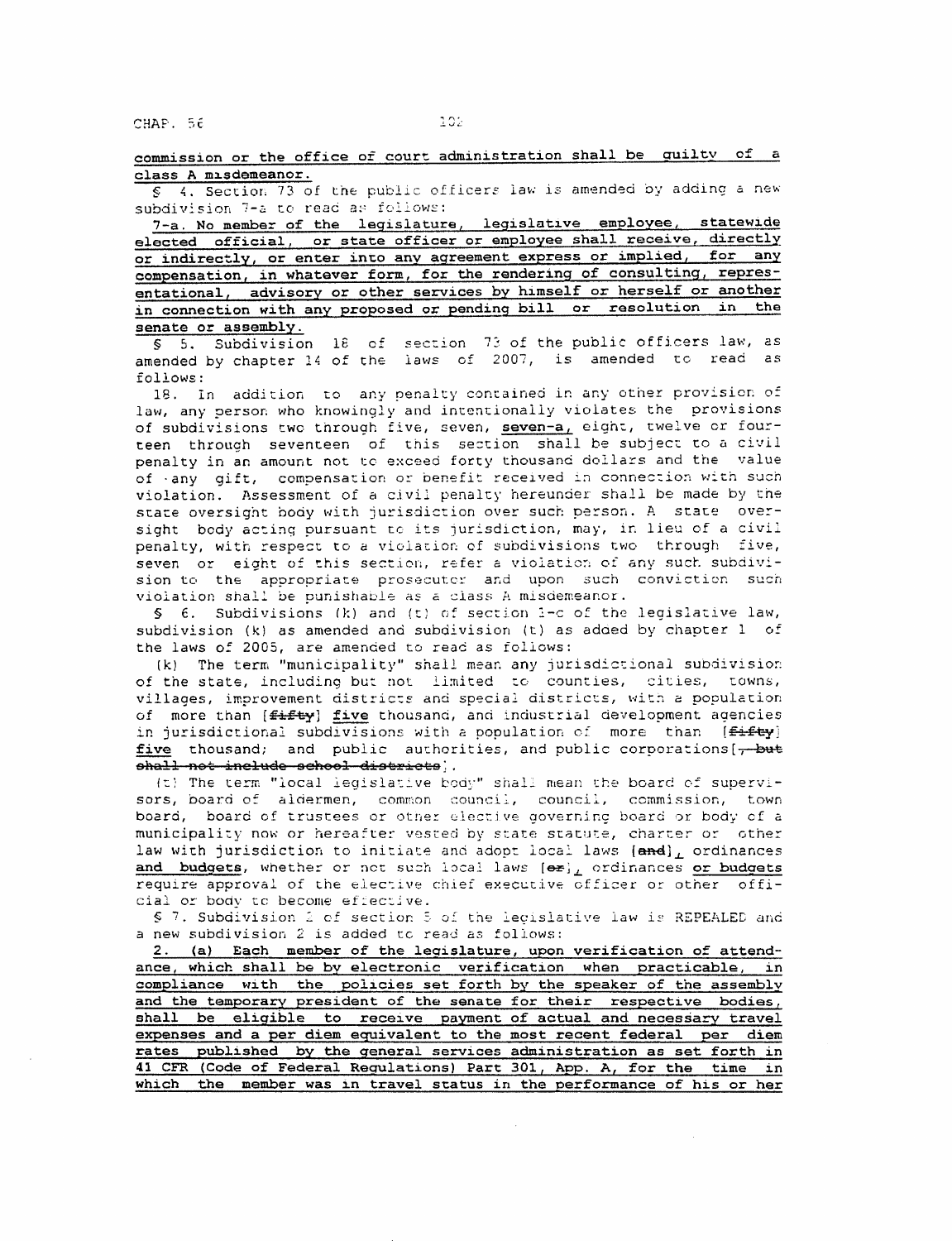[SECTIONS 4-13 OMITTED]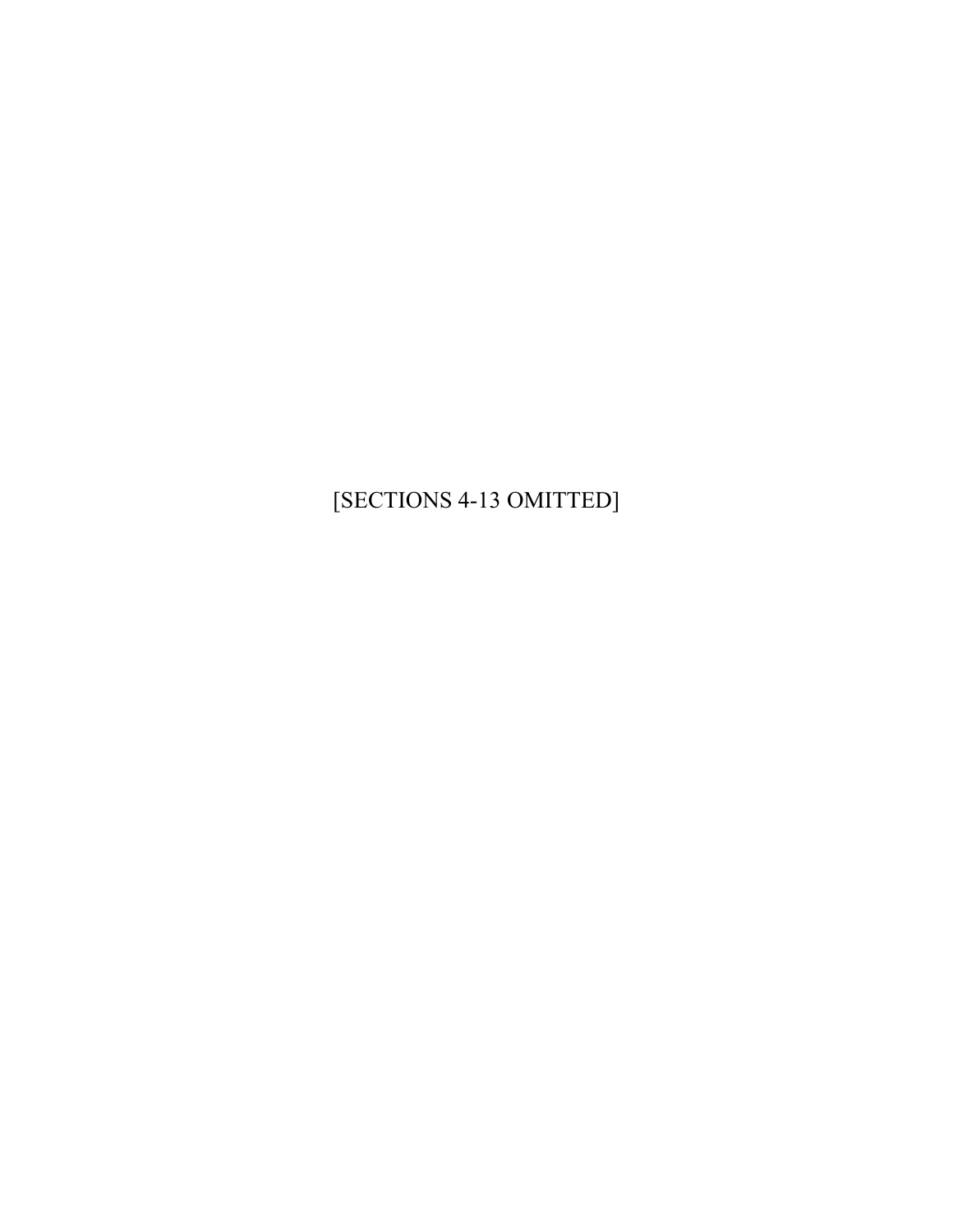graph d of subdivision five of part B of section two hundred thirty-six of the domestic relations law shall be considered by the court. However, when determining such apportionment, the court shall not annul or modify any prior court order regardinq such benefits.

§ 13. Subdivision 8 of section 157 of the retirement and social security law, as added by section 1 of part C of chapter 399 of the laws of 2011, is amended to read as follows:

6. In determining whether the pension shall be reduced or revoked, che supreme court shall consider and make findings of fact and conclusions of law that include, but shall not be limited to, a consideration of the following factors:

(a) Whether the defendant stands convicted of such a felony of a crime related to public office, and the specific paragraph or paragraphs of subdivision one of section one hundred fifty-six of this article that have been proven or not proven;

(b) The severity of the crime related to public office of which che defendant stands convicted;

(c) The amount of monetary loss suffered by such state or municipality as a result of such crime related to public office;

(d) The degree of public trust reposed in the public official by virtue of the person's position as a public officiai;

(e) If the crime related to public office was part of a fraudulent scheme against che state or a municipality, the role of the public official in such fraudulent scheme against such state or a municipality;

(f) The defendant's criminal history, if any;

(g) The impact of forfeiture, in whole or in part, on defendant's dependents, present or former spouses, or domestic partners;

(h) The proportionality of forfeiture of all or part of the pension to the crime committed;

 $(i)$  The years of service in public office by the defendant where no criminal activity has been found by a court; and

 $\{\leftrightarrow\}$  (j) Any such other factors as, in the judgment of the supreme court, justice may require.

§ 14. The office of court administration shall promulgate rules to effectuate the amendments to section 73-a of the public officers law made by sections· twc and three of this act which require it co establish a "locked box" and establish a mechanism to process and consider claims by individuals required co file financial disclosure statements for exempting the disclosure of clients.<br>\$15. Severability clause. If

If any clause, sentence, paragraph, section or part of this act shall be adjudged by any court of competent jurisdiction to be invalid, such judgment shall not affect, impair or invalidate the remainder thereof, but shall be confined in its operacion to the clause, sentence, paragraph, section or part thereof directly involved in the controversy in which such judgment shall have been rendered.

§ 16. This act shall take effect immediately; provided, however, the amendments made to subparagraph (c) of paragraph 8 of subdivision  $3$  of section 73-a of the public officers law by section one of this act shall take effect December 31, 2015; provided, further, that sections ten, eleven, and twelve of this act shall cake effect on the first of January next succeeding the date upon which the people shall approve and ratify amendments to sec ion 7 of article V of the consticution by *a* majority of the electors voting thereon relating to the reduction of pension benefits for public officials convicted of certain felony offenses